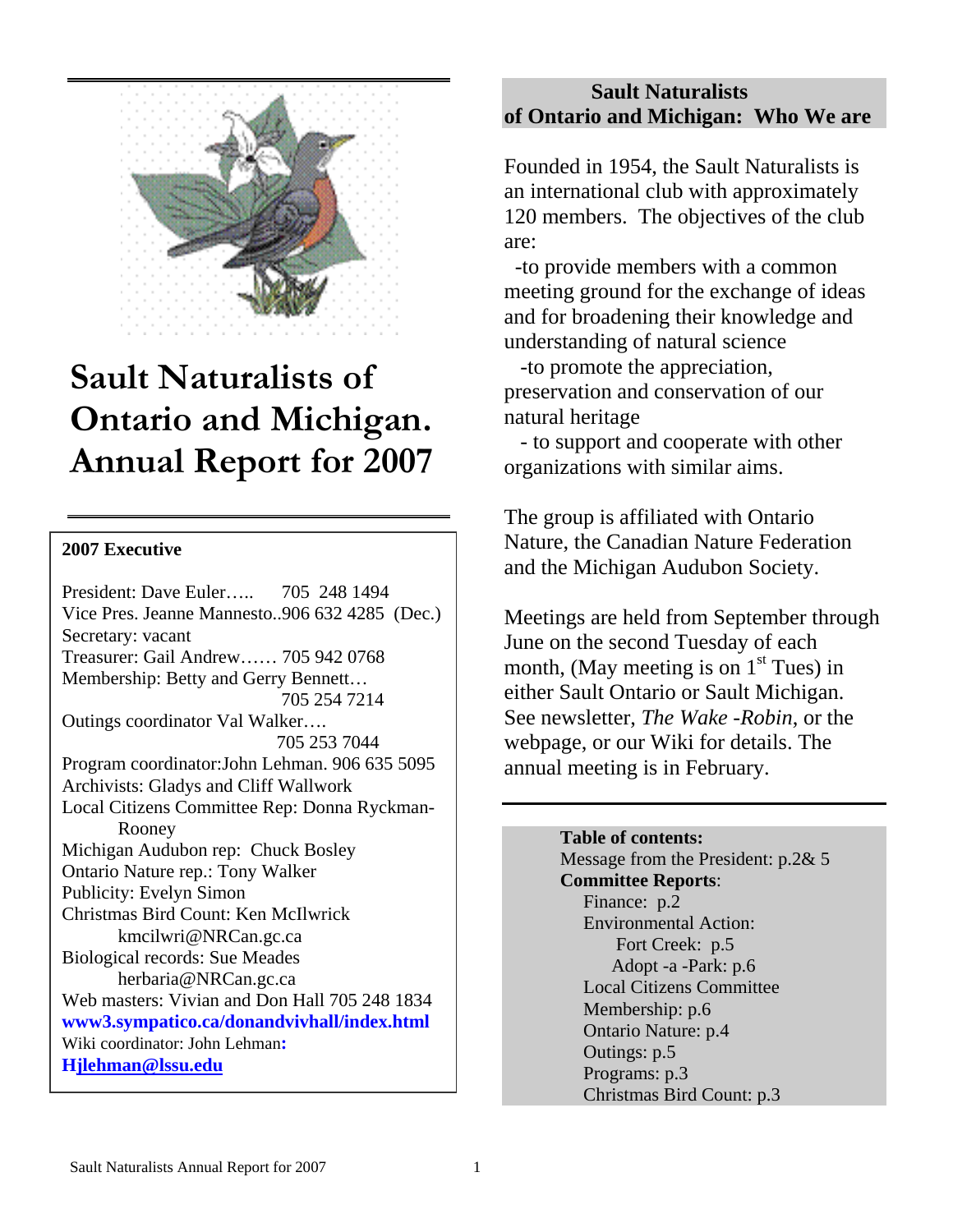#### **Financial Statement For 2007 Prepared By Gail Andrew, Treasurer**

Sault Naturalists. January 2, 2008

#### **Operating Expenses:**

: 100 minutes

(Account At CIBC, in Canadian Dollars)

| Balance January 1,2007<br>Balance December 31,2007                                                        |                                                          | \$12,846.18<br>\$12,509.29    |
|-----------------------------------------------------------------------------------------------------------|----------------------------------------------------------|-------------------------------|
| <b>Receipts</b>                                                                                           |                                                          | \$1946.83                     |
| Memberships<br>Premium on US Funds<br>Donations                                                           | \$1865.00<br>\$11.83<br>\$70.00                          |                               |
| Disbursements                                                                                             |                                                          | \$2283.72                     |
| Newsletter<br>Postage<br>Insurance<br><b>Capital Projects</b><br>Ont. Nature/Nature Can \$150.00<br>Misc. | \$205.99<br>\$214.67<br>\$450.50<br>\$15.13<br>\$1247.43 |                               |
| Receipts over(under) Disbursements                                                                        |                                                          | (\$336.89)                    |
| <b>Operating Expenses</b><br>(Account at Huntington National Bank in US Dollars)                          |                                                          |                               |
| Balance January 1,2007<br>Balance December 31,2007                                                        |                                                          | \$365.91<br>\$737.15          |
| <b>Receipts</b><br>Memberships<br>Misc.                                                                   | \$421.00<br>\$31.64                                      | \$452.64                      |
| <b>Disbursements</b><br>Donations<br>Postage                                                              | \$70.00<br>\$11.40                                       | \$81.40                       |
| Receipts over(under)Disbursements                                                                         |                                                          | \$371.24                      |
| GIC's at CIBC (in Canadian Dollars) #1<br>#2                                                              |                                                          | \$3586.36<br>\$1829.90        |
| The Club gratefully acknowledges the following<br>donations:                                              |                                                          |                               |
| June Koropecki<br>S.Smith<br>R.Lindley                                                                    |                                                          | \$50.00<br>\$20.00<br>\$30.00 |

## **Message from the President: Dave Euler**

The seventh year of the 21st millennium was a good one for the Sault Naturalists. There were outings in every month of the year, often 2 or 3 times each month, and we explored many hidden places in both Ontario and Upper Michigan.

We produced an Environmental Assessment for parts of the proposed walking and hiking trail through Fort Creek Conservation area for use by the City of Sault Ste Marie in building the trail. Due to government constraints which had become burdensome for the club, we switched from The Adopt a Hwy 550 programme to Adopt a Park (Wishart Park )cleanup. We continued the process of finding a suitable place to build another bird watching platform and Tony Walker completed repair work on the Pumpkin Point Platform. John Lehman has begun a Wiki site.

For 2008 we have goals and ideas to explore. We need to locate and build another bird watching platform which will use the rest of the money granted to us by the Ontario Government for that purpose. Conservation initiatives in Michigan will involve identifying *Important Bird Areas*, and getting involved in efforts to monitor lake levels in the Great Lakes, and the health of the St Mary's River.

In Ontario a new Forest Management Plan is underway and there will be opportunities to be part of that process. Ontario Nature, the Provincial conservation organization is preparing initiatives in Boreal Forest Conservation and protecting migratory bird habitat. The Canadian Federal Government is initiating a consultation process for protecting nests of migratory birds and we will want to follow that process closely. Many members continue to participate in the Ontario Marsh Monitoring Programme. A similar program has been initiated for Michigan, and Chuck Bosley is coordinating this for 2008. (continued on p.5)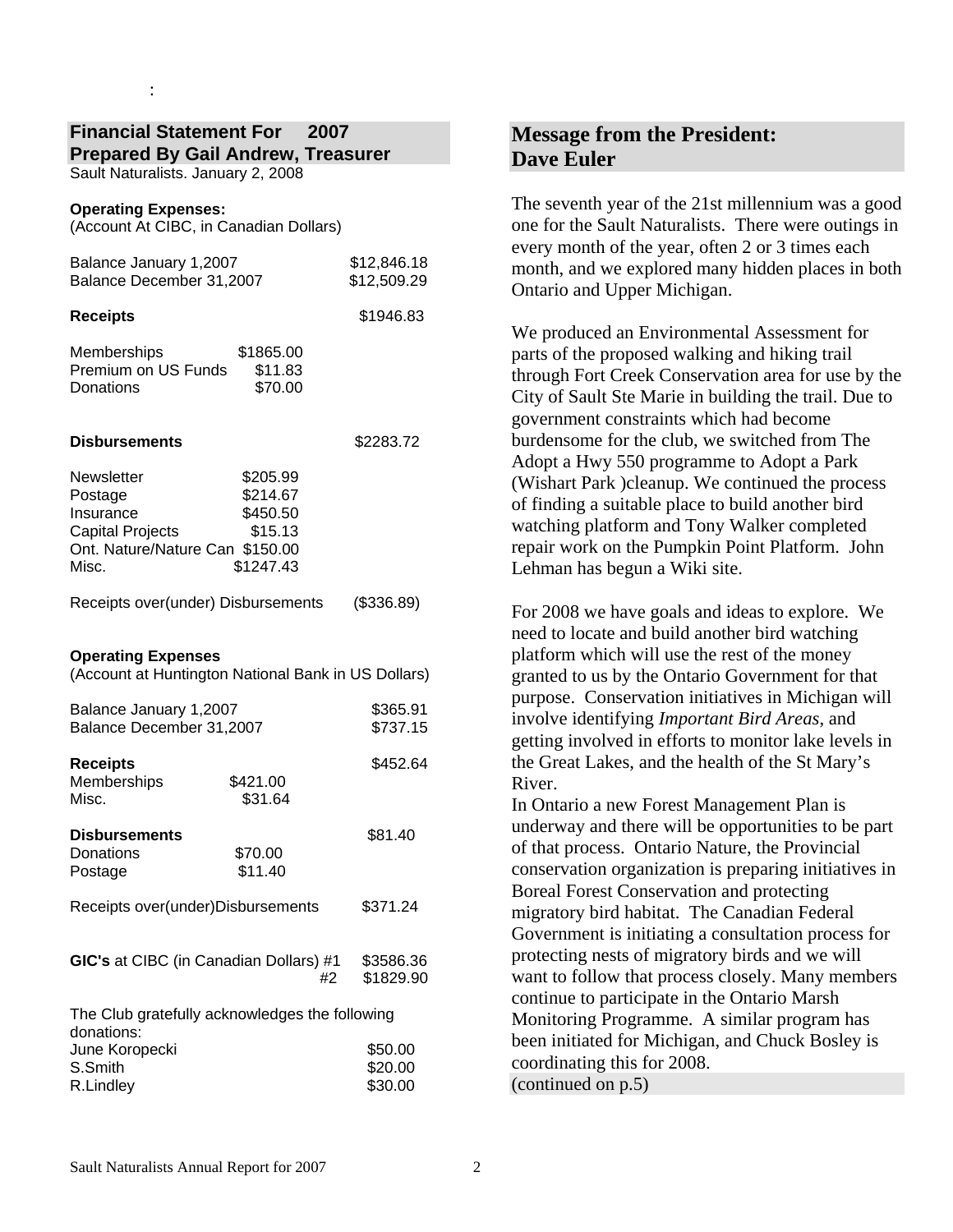## **Program Committee Report, Submitted by John Lehman, Committee Coordinator**

The Program Committee scheduled and coordinated the following programs for 2007.

**January 9, 2007**. **Paul DeBeer**, a graduate of Sault College's Field Naturalist Program, spoke about *The Nature and Diversity of South and East Africa*.

**February 13, 2007. Annual Dinner Meeting. Gregg Bruff**, from Pictured Rocks National Lakeshore in Michigan's Upper Peninsula, spoke on *Pictured Rocks National Lakeshore and the U.S. National Park System.* 

**March 13, 2007. Marshall Werner,** Associate Professor of Chemistry at Lake Superior State University, spoke about *The Biological and Chemical Health of the St. Marys River*.

**April 10, 2007. Dan McKenny**, a senior scientist with the Canadian Forest Service, spoke on *Making Sense of the Global Warming Debate.*

**May 1, 2007. Robert Knudsen**, Species at Risk Technician for the Ministry of Natural Resources, spoke about *Wood Turtle Biology and Conservation in Algoma*.

#### **June 12, 2007. Dave Euler**, wildlife

biologist/forestry consultant and trip leader for Quest Nature Tours, spoke on *The Rio Negro of the Amazon.* 

#### **September 11, 2007**. **Dave Kreutzweiser**,

Research Scientist in Aquatic Ecology and Ecotoxicology with the Canadian Forest Service's Great Lakes Forestry Center, spoke on *Rethinking the Use of Waterside Buffer Strips in Forestry.*

**October 9, 2007.** Environmental activist **Cynthia Pryor** spoke about *Living Off The Grid—A Lifestyle Preference*.

**November 13, 2007. Chad Kister**, writer and environmental activist working with the Alaska Coalition, spoke on *Polar Bear Survival and Global Warming.* 

**December 11, 2008.** Our annual holiday gettogether was based on the theme "*Outdoor Gear for Naturalists"*

Thanks **to Leslie Askwith and Marjorie Hall** for their contributions as program committee members.

#### Christmas Bird Count

The 53rd Annual Sault Ste. Marie Ontario/Michigan Christmas Bird Count was held, Saturday December 15, 2007.

Results for the CBC circle ONSS are reported below:

93 participants (65 on routes and 28 at feeders) contributed to the second highest species total (63) recorded on this CBC circle.

The Record High is 65 (in 2006) and prior to this the record was 57 (in 2005). When count week species are added, that number rises to 64.

Despite a good effort (people hours and distance traveled) only 8032 Individual birds were counted (7010 on routes and 1022 at feeders).

This is below average for recent years.

Highlights were emailed to participants.

I would like to thank all who participated in the count. Additional thanks to all the Group Leaders and to Gladys Wallwork for gathering the feeder data.

**Ken McIlwrick , Christmas Bird Count Coordinator**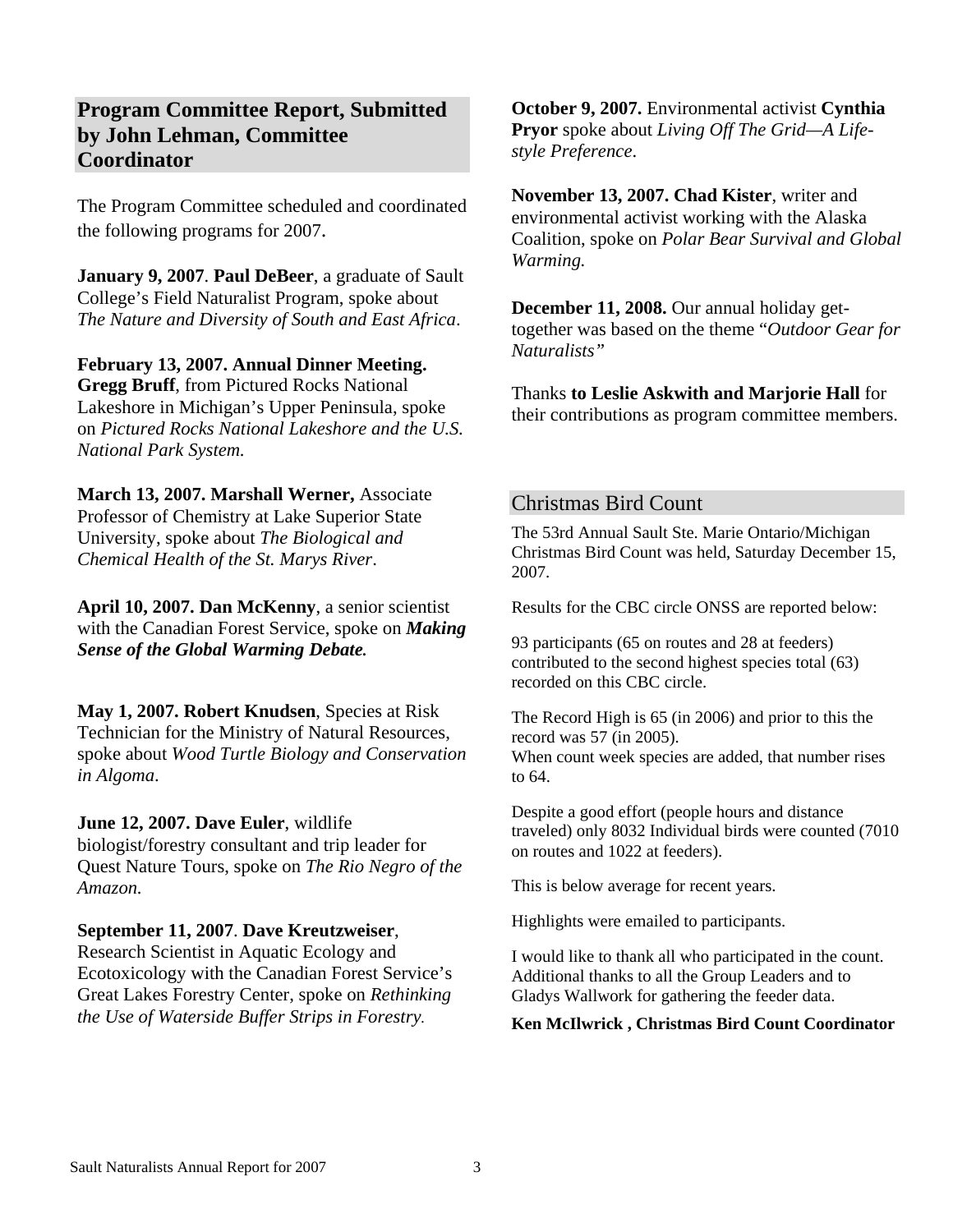## **Ontario Nature Report: Tony Walker Club Representative**

The start of the year 2007 involved a questionnaire from Ontario Nature, as a past President of the club I had lots of information regarding the many aspects of our membership and this helped me complete the questionnaire, we were compensated to the tune of \$100 to club funds (see *The Wake- Robin, Vol. 53,* **#**3).

On March 30th I, along with three others from the Northern Groups, were invited to the beautiful Ecological Retreat in Hockley Valley, funded by Nature Canada. Representatives from across the province gathered to brain storm and share their expertise on how to shape Ontario Nature's future. Much was achieved that will be used in the years ahead.

 The Spring 2007 meeting took place at the Welcome Lodge hosted by Friends of Mashikinonje and Nipissing Naturalist Club. Local items were discussed. A guest speaker talked about Forest Practices around North Bay, We considered what products are best for the environment, looking at concrete, steel, and wood.

**Environmental Election Priorities**. Thirteen of Ontario's leading environmental organization's have come together to develop a set of Key Environmental Priorities that can help steer Ontario in a new and healthier direction. Relevant issues are: Energy, Waste, and Boreal Forest Conservation.

 The Fall 2007 meeting was held in the Killarney Park. Science North's Franco Marriotti spoke on how we look at local history and how we accept the slow changes around us. He used the history of Easter Islands and compared it to Sudbury. As the talk and slide show progressed we saw how modern science unravels the mysteries of the past. An excellent talk. Our Group discussions included such topics as: Northern Issues, Halton Recycling-waste recycling plant in the municipality of French River, draining Wetlands alongside Highways in the North, forest practices- use of Biomass for fuel. herbicides. ATV suppression, wind farms, and the insurance of property owned by clubs.

 Also discussed was the topic of *Increasing the Northern Voice* by a) growing the Nature movement in the North, b) looking at new ways to communicate northern issues.

Steve Wilkins, the new Stewardship Northern Director will work on such issues in the North as bear management, decline in club memberships, and also Species at Risk funding.

If you would like electronic minutes from any of the meetings I have attended please let me know.

 Your input on matters concerning Ontario Nature and the naturalist club's concerns should be brought to my attention. This way I can represent you best. -Tony Walker.

## **Local Citizens Committee, Donna Ryckman-Rooney, rep.**

Annual Report for the Sault Naturalists

The Algoma Forest Local Citizens Committee (LCC) is a standing committee of volunteers representing various sectors of the local community. The purpose of the LCC is to participate as an integral part of the forest management planning process for the Algoma Forest.

Our primary functions are: Advising the Ministry of Natural Resources District Manager on forest management planning issues, assisting planning teams in the preparation of forest management plans, and assisting in the implementation of forest management plans.

Our work for the next couple of years requires some input from you, the members of the Sault Naturalist. We are being asked to review the current information about the Algoma Forest and to consider what we want the Algoma Forest to look like in the next 20 years. Now is the time to let our views be known and submitted to the Ministry of Natural Resources and Clergue Forest Management. I hope everyone in the club will talk to me and give me information as to what you think important values are to be included in the new Forest Management Plan.

Please contact me if you have questions and I will be pleased to discuss the issues involved in the plan.

Respectfully submitted, **Donna Ryckman-Rooney**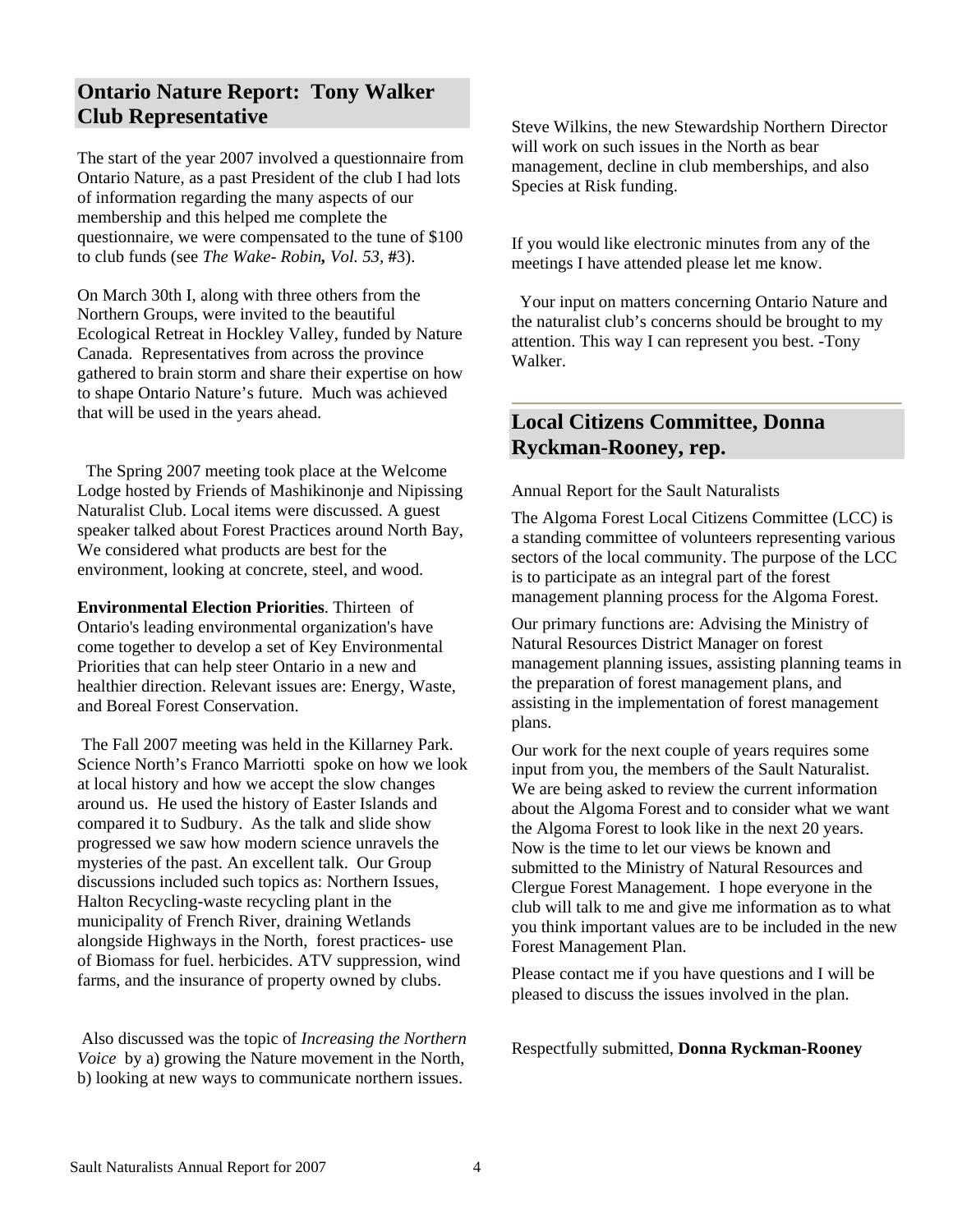President's message continued from p 2) However, we also must remember that one major of the club is to have fun, learn about the natural world and enjoy each other's company while exploring the world around us.

Be sure to join us for outings, for our programs on the second Tuesday of each month, (except May, of course when it is the first Tuesday) and for the special projects we conduct from time to time. Photos of many outings were collected in the photo book, w*alk in the woods, out and about with the Sault Naturalists*, compiled and produced by Curt Bosket.

 Sincere *Thanks* to our leaders, committee coordinators and executive, to Robert Cohen acting secretary, and thanks to those who are featured in this annual report. Our club can not function without you. –Dave Euler, President

## **Outings Report: Val Walker Coordinator**

2007 outings included a wide scope of activities in an attempt to suit the eclectic tastes of the membership.

Some of the highlights which include many of the old favourites were:

- Backcountry skiing to the Canyon, on the North Country Trail, to the Desbarats bat caves, on the Lake Superior shoreline at Red Rock and Pancake Bay Provincial Park
- Don & Vivian Hall's ever so popular winter twig identification potluck, a mushroom identification outing with the pro's –thanks Bonni, Jerry & Sandy and an entomology workshop with scopes & specimens
- Bird watching at Lake George, Whitefish Point, Pumpkin Point, Point Pelee, Seney, here, there and everywhere (it seems)
- Slogging thru Hay Marsh
- Hunting for the elusive showy orchid, spring skunk cabbage and other assorted wild flowers, ferns, edible and not so edible fungi
- Paddling through swamps, marshes, rivers and along Great Lakes shorelines
- Geology excursions to Theano Point, Desbarats and the Kemp Mineral Resources Museum
- Pictured Rocks National Lakeshore Park Tour – wow! Thanks, Greg.
- Various hikes along woodland trails, through swamps and bogs, atop mountains high and valleys low

This year the club was instrumental in the documentation of flora and bird life in the **Fort Creek Conservation Area** as part of a biological inventory in support of the HUB Trail initiative. The membership contributed to the inventory on four separate outings coordinated by **Don & Marjorie Hall**.

In addition, some diehard birders dragged themselves out of bed to participate in the Michigan Breeding Bird Survey. Of course, the Prez sprung for breakfast which was definitely an incentive for the not so diehard birders that participated.

As usual, the membership was well represented for the annual Christmas bird count organized by our own **Ken McIlwrick**.

This fall, a memorial hike to Whitefish Island was held in honour of Jim Miller, our fallen friend, devoted and enthusiastic club member. He will be sorely missed by all.

Thank you to all the leaders for their time, expertise and dedication. Please feel free to suggest any new outing destinations. Looks like we've got a few new prospects for this year (Les Cheneaux Islands and the Hendrie Water Caves). Stay tuned.

And please, to avoid disappointment, remember to call the trip leader to indicate you plan to attend a scheduled outing. Trip details and times can change for all sorts of reasons.

See You Out There. Valerie Walker, Outings Coordinator